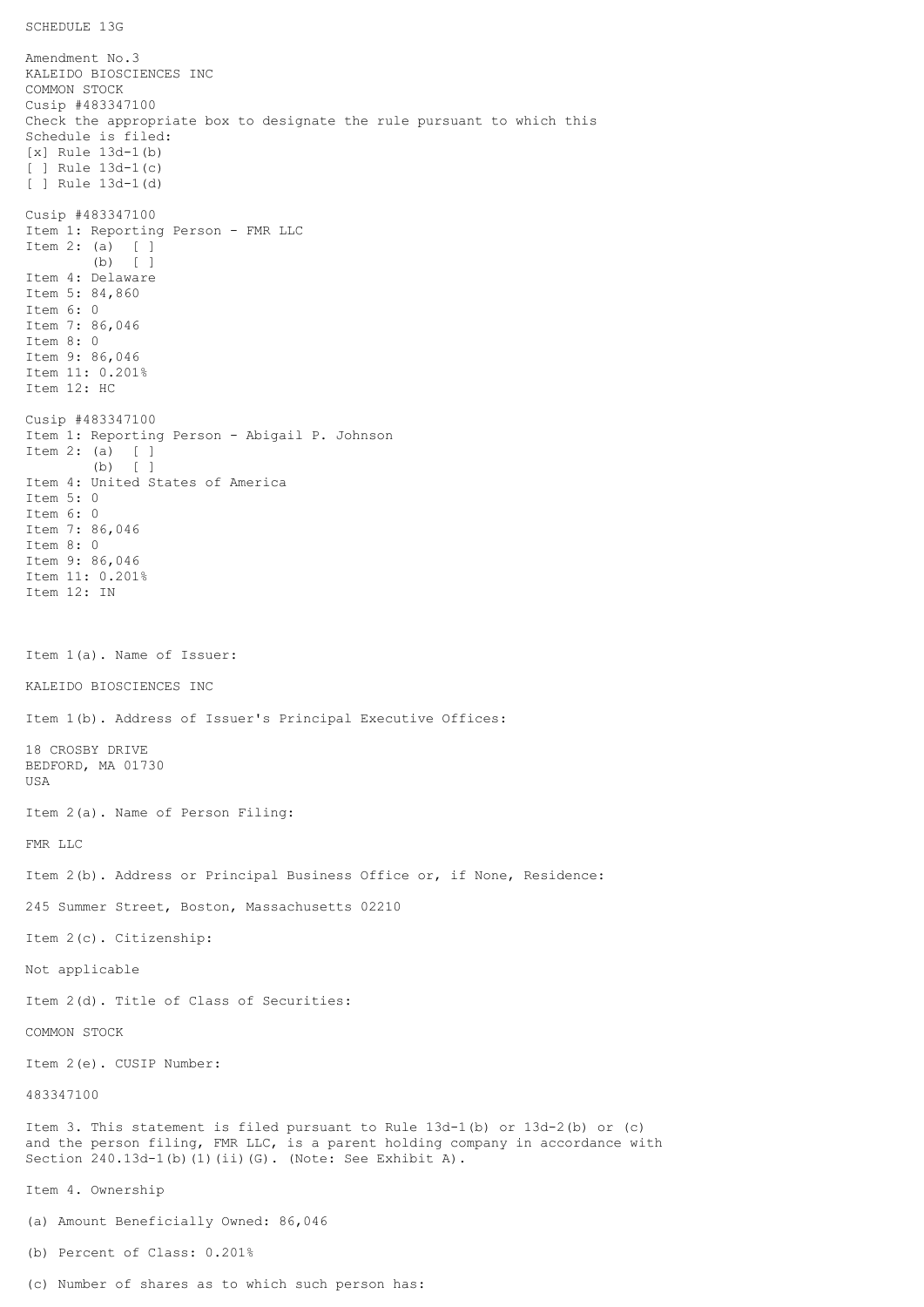(i) sole power to vote or to direct the vote: Please see the responses to Items 5 and 6 on the cover page

(ii) shared power to vote or to direct the vote: 0

(iii) sole power to dispose or to direct the disposition of: 86,046

(iv) shared power to dispose or to direct the disposition of: 0

Item 5. Ownership of Five Percent or Less of a Class.

If this statement is being filed to report the fact that as of the date hereof, the reporting person has ceased to be the beneficial owner of more than five percent of the class of securities, check the following (X).

Item 6. Ownership of More than Five Percent on Behalf of Another Person.

One or more other persons are known to have the right to receive or the power to direct the receipt of dividends from, or the proceeds from the sale of, the COMMON STOCK of KALEIDO BIOSCIENCES INC. No one other person's interest in the COMMON STOCK of KALEIDO BIOSCIENCES INC is more than five percent of the total outstanding COMMON STOCK.

Item 7. Identification and Classification of the Subsidiary Which Acquired the Security Being Reported on By the Parent Holding Company.

See attached Exhibit A.

Item 8. Identification and Classification of Members of the Group.

Not applicable.

Item 9. Notice of Dissolution of Group.

Not applicable.

Item 10. Certifications.

By signing below I certify that, to the best of my knowledge and belief, the securities referred to above were acquired and are held in the ordinary course of business and were not acquired and are not held for the purpose of or with the effect of changing orinfluencing the control of the issuer of the securities and were not acquired and are not held in connection with or as a participant in any transaction having that purpose or effect.

Signature

After reasonable inquiry and to the best of my knowledge and belief, I certify that the information set forth in this statement is true, complete and correct.

May 9, 2022 Date

/s/ Kevin M. Meagher Signature

Kevin M. Meagher Duly authorized under Power of Attorney effective as of September 28, 2018, by and on behalf of FMR LLC and its direct and indirect subsidiaries\*

\* This power of attorney is incorporated herein by reference to Exhibit 24 to the Schedule 13G filed by FMR LLC on October 9, 2018, accession number: 0000315066-18-002414.

Exhibit A

Pursuant to the instructions in Item 7 of Schedule 13G, the following table lists the identity and Item 3 classification, if applicable, of each relevant entity that beneficially owns shares of the security class being reported on this Schedule 13G.

Entity ITEM 3 Classification

Fidelity Management & Research Company LLC IA